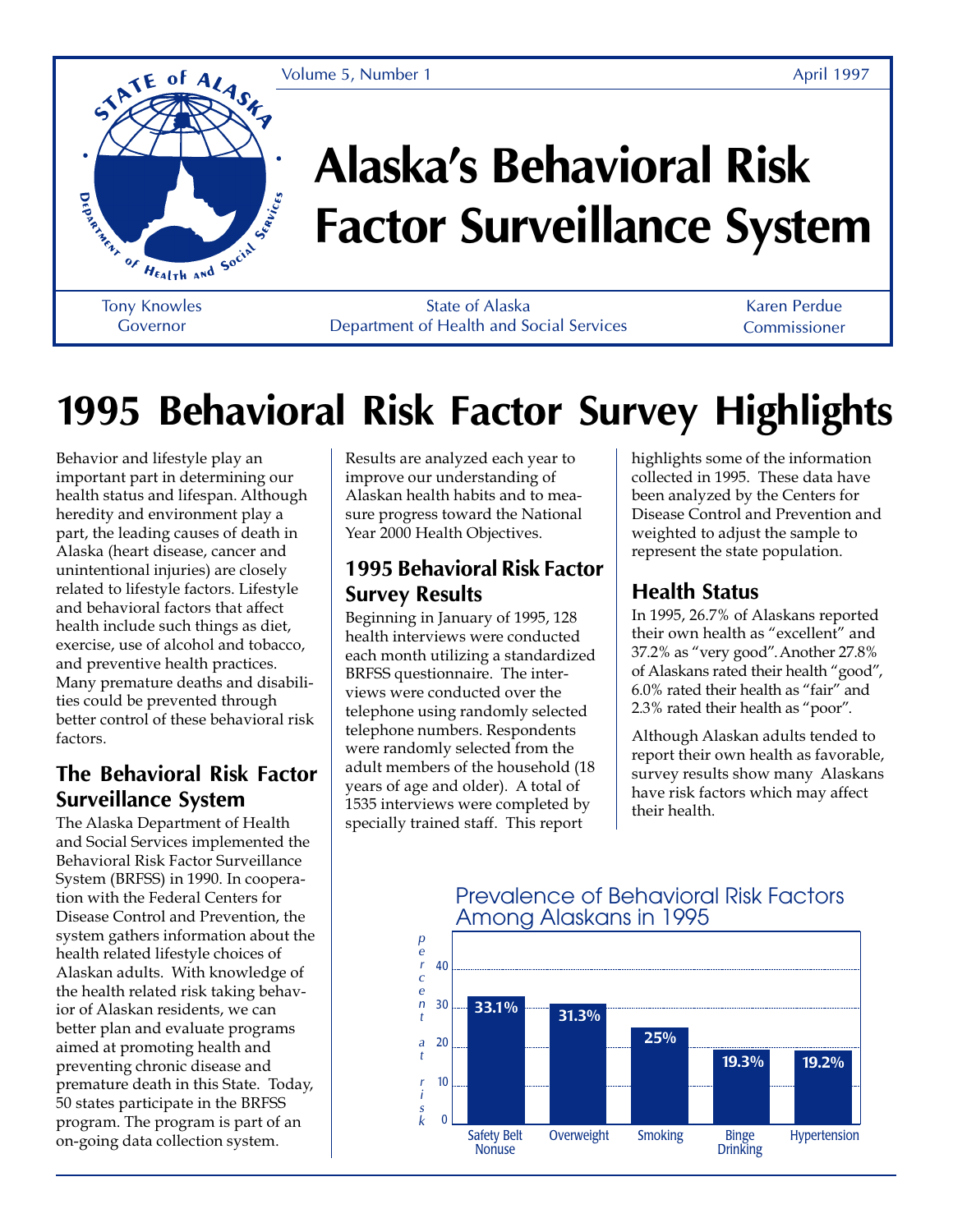### **Lack of Safety Belt Use**

Use of safety belts significantly reduces motor vehicle crash death rates. An estimated 33.1% of Alaskan adults do not always use safety belts. Males were more at risk than females (40.5% males vs. 24.8% of females)

Definition for this survey: Respondents reporting that they do not always use a safety belt when driving or riding in a car.

### **Overweight**

Overweight people are at increased risk for heart disease, diabetes and for certain types of cancer. Survey results indicate that 31.3% of Alaskan adults were overweight based on body mass index compared to the national year 2000 goal of 20%. (31.1% of males vs. 31.6% of females)

Definition used for this survey, Body Mass Index (BMI): Females with body mass index (weight in kilograms divided by height in meters squared (w/h \*\*2) $\ge$ =27.3 and males with body mass index  $\ge$  = 27.8







### **Overweight**

### **Tobacco Use**

### **Cigarette Smoking**

Cigarette smoking is the single most preventable cause of death and disease in our society. It is a risk factor for five of the ten leading causes of death. The prevalence of smoking among Alaskan adults was 25.0% compared to the national year 2000 goal of 15%. The prevalence of smoking among males was 26.5% and among females was 23.3%.

Definition used for this survey: Respondents who have smoked at least 100 cigarettes in their entire life and now smoke.

#### **Smokeless Tobacco**

Among Alaskan adults, 6.7% reported using smokeless tobacco products such as chewing tobacco or snuff. More males than females reported using smokeless tobacco products (11.8% males versus 1.0% females)

### Current Smokers



2 Alaska Department of Health and Social Services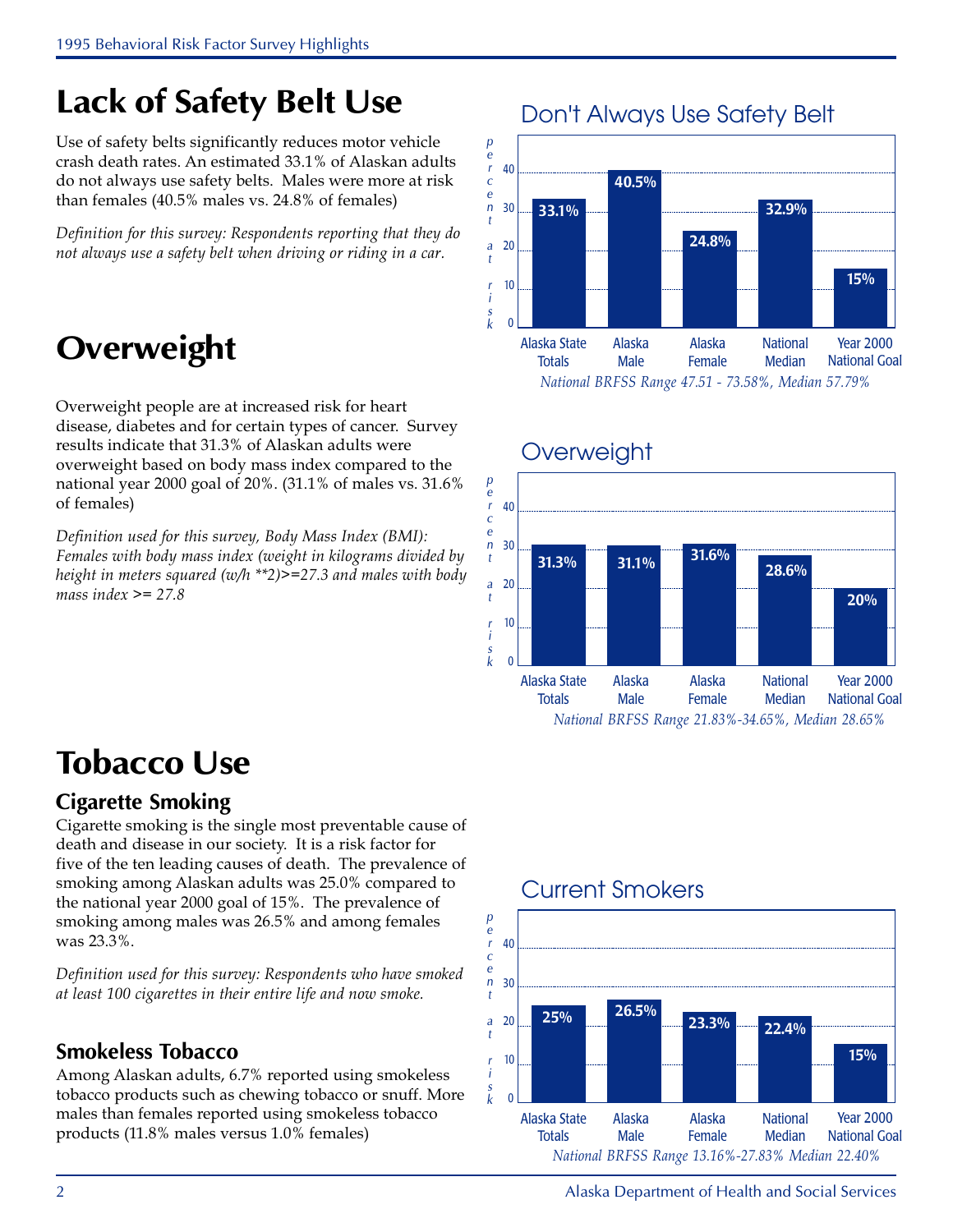## **Alcohol Use**

Excessive alcohol intake is related to four of the ten leading causes of death in the United States - liver cirrhosis, motor vehicle and other accidents, suicides and homicides. Acute or binge drinking was reported by 19.2% of adults. More males than females engaged in binge drinking (26.5% of males versus 11.0% of females). Chronic drinking was a risk factor for 2.9% of adults. (4.6% of males vs. 1.1% of females)

#### Definitions for this survey,

Acute or binge drinking: Respondents who report having five or more drinks on an occasion, one or more times in the past month.

Chronic Drinking: Respondents who report an average of 60 or more alcoholic drinks in the past month.

### Binge or Chronic Drinking



Acute —National BRFSS Range 5.22%-22.89%, Median 13.93% Chronic —National BRFSS Range 1.21%-5.56%, Median 2.77%

### **Hypertension**

Hypertension or high blood pressure increases the risk of heart disease, stroke, kidney failure and blindness. The survey showed that 19.3% of adults had been told that they have high blood pressure. Among males, 20.1% reported having high blood pressure and 18.4% of females reported having high blood pressure.

Definition used for this survey: Respondents who report they have been told they have high blood pressure.



National BRFSS Range 18.52%-29.80%, Median 22.01%

### **Cholesterol Screening**

A major risk factor for heart disease is high blood cholesterol Among Alaskan adults 60.7% have had their cholesterol checked within the past five years. Among males 59.7% had their blood cholesterol checked within the past five years and among females, 61.8% had their blood cholesterol checked within the past five years.

Definition used for this survey: Respondents who have had their blood cholesterol checked within the past five years.

### High Blood Cholesterol